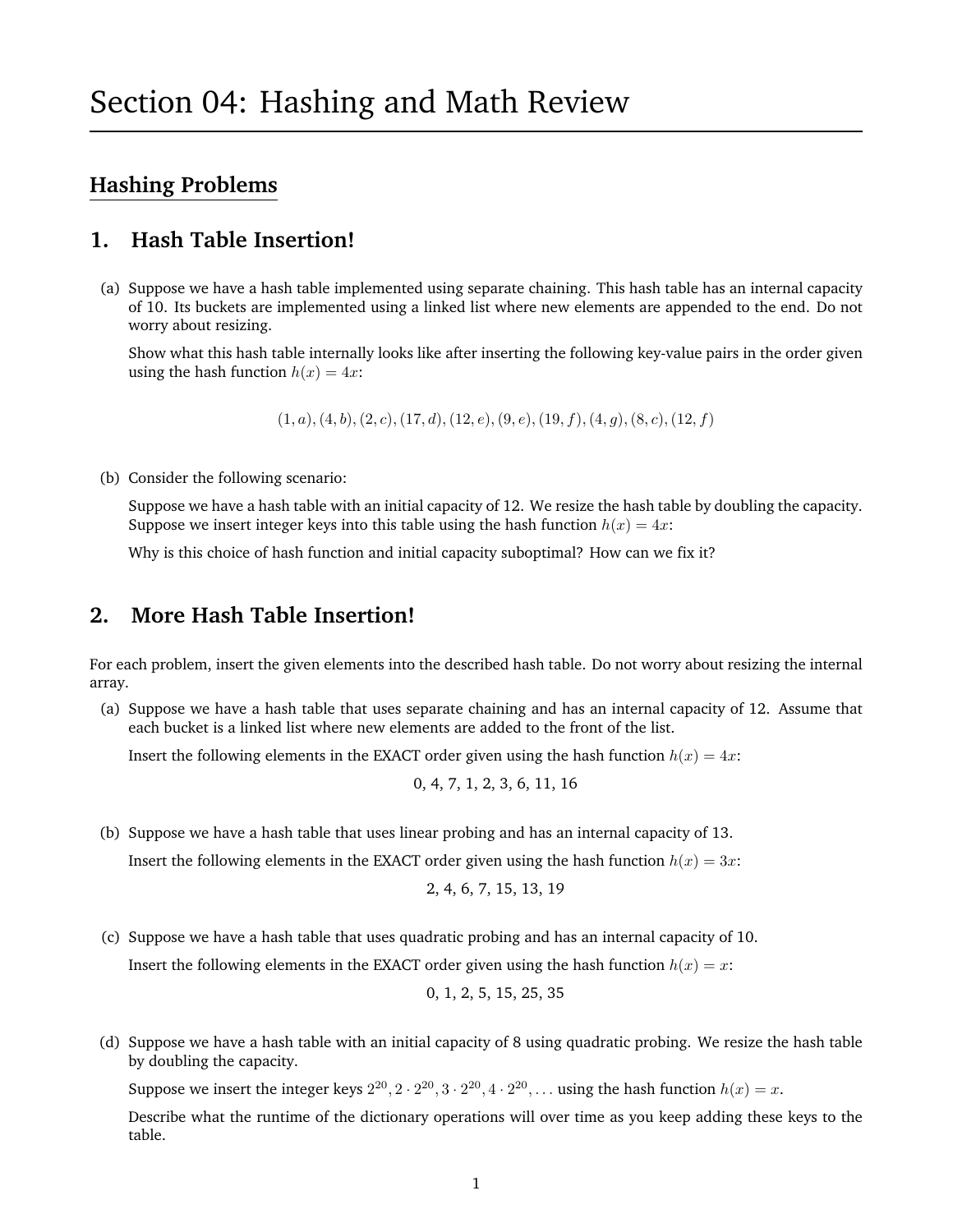#### **3. Even More Hash Table Insertion!**

(a) Consider the following key-value pairs.

(6, a), (29, b), (41, d). (34, e), (10, f), (64, g), (50, h)

Suppose each key has a hash function  $h(k) = 2k$ . So, the key 6 would have a hash code of 12. Insert each key-value pair into the following hash tables and draw what their internal state looks like:

- (i) A hash table that uses separate chaining. The table has an internal capacity of 10. Assume each bucket is a linked list, where new pairs are appended to the end. Do not worry about resizing.
- (ii) A hash table that uses linear probing, with internal capacity 10. Do not worry about resizing.
- (iii) A hash table that uses quadratic probing, with internal capacity 10. Do not worry about resizing.

## **4. Hashing and Mutation**

For the following problems, assume that:

- 1. IntList is a list of integers.
- 2. The hash code of an IntList is the sum of the integers in the list.
- 3. IntLists are considered equal only if they have the same size and the same values in the same order.
- 4. FourBucketHashMap uses separate chaining and the new items are added to the back of each bucket.
- 5. FourBucketHashMap always has four buckets and never resizes.

Consider the following code:

```
FourBucketHashMap<IntList, String> fbhm = new FourBucketHashMap<>();
Intlist list1 = Intlist.of(1, 2);
fbhm.put(list1, "dog");
// Part i
list1.add(3);// Part ii
```
(a) At Part i (line 4), what will be returned from the following statement?

fbhm.get(IntList.of(1, 2));

- (b) At Part II (line 6), what will be returned from the following statements? fbhm.get(IntList.of(1, 2)); fbhm.get(IntList.of(1, 2, 3));
- (c) Is there a problem with the code? If so, explain.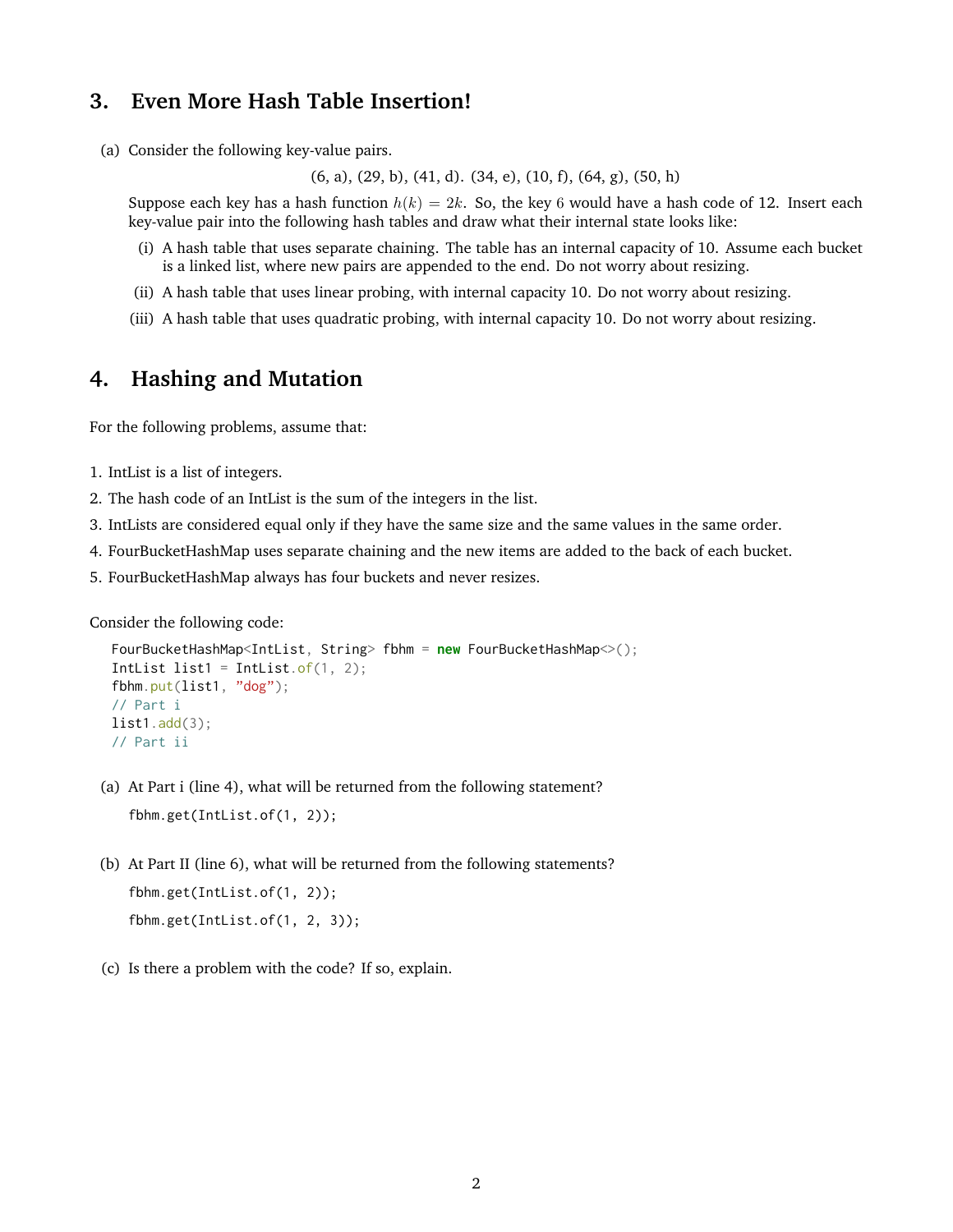### **5. Debugging a Hash Table**

Suppose we are in the process of implementing a hash map that uses open addressing and quadratic probing and want to implement the delete method.

(a) Consider the following implementation of delete. List every bug you can find.

**Note:** You can assume that the given code compiles. Focus on finding run-time bugs, not compile-time bugs.

```
1 public class QuadraticProbingHashTable<K, V> {
2 private Pair<K, V>[] array;
3 private int size;
4
5 private static class Pair<K, V> {
6 public K key;
7 public V value;
8 }
9
10 // Other methods are omitted, but functional.
11
12 /**
13 * Deletes the key-value pair associated with the key, and
14 * returns the old value.
15 *
16 * @throws NoSuchKeyException if the key-value pair does not exist in the method.
17 \star/18 public V delete(K key) {
19 int index = key.hashCode() % this.array.length;
20
21 int i = 0;
22 while (this.array[index] != null && !this.array[index].key.equals(key)) {
23 i + = 1;
24 index = (index + i * i) % this.array.length;
25 }
26
27 \quad \text{if} \quad (\text{this}.\text{array}[\text{index}] == \text{null})28 throw new NoSuchKeyException("Key-value pair not in dictionary");
29 }
30
\text{this} \cdot \text{array} [index] = \text{null};32
33 return this.array[index].value;
34 }
35 }
```
(b) Let's suppose the Pair array has the following elements (pretend the array fit on one line):

|  | ["lily", $V_2$ ]   ["castle", $V_6$ ]   ["resource", $V_1$ ]   ["hard", $V_9$ ]   ["bathtub", $V_0$ ]  |  |
|--|--------------------------------------------------------------------------------------------------------|--|
|  | ["wage", $V_4$ ]   ["refund", $V_7$ ]   ["satisfied", $V_6$ ]   ["spring", $V_8$ ]   ["spill", $V_3$ ] |  |

And, that the following keys have the following hash codes: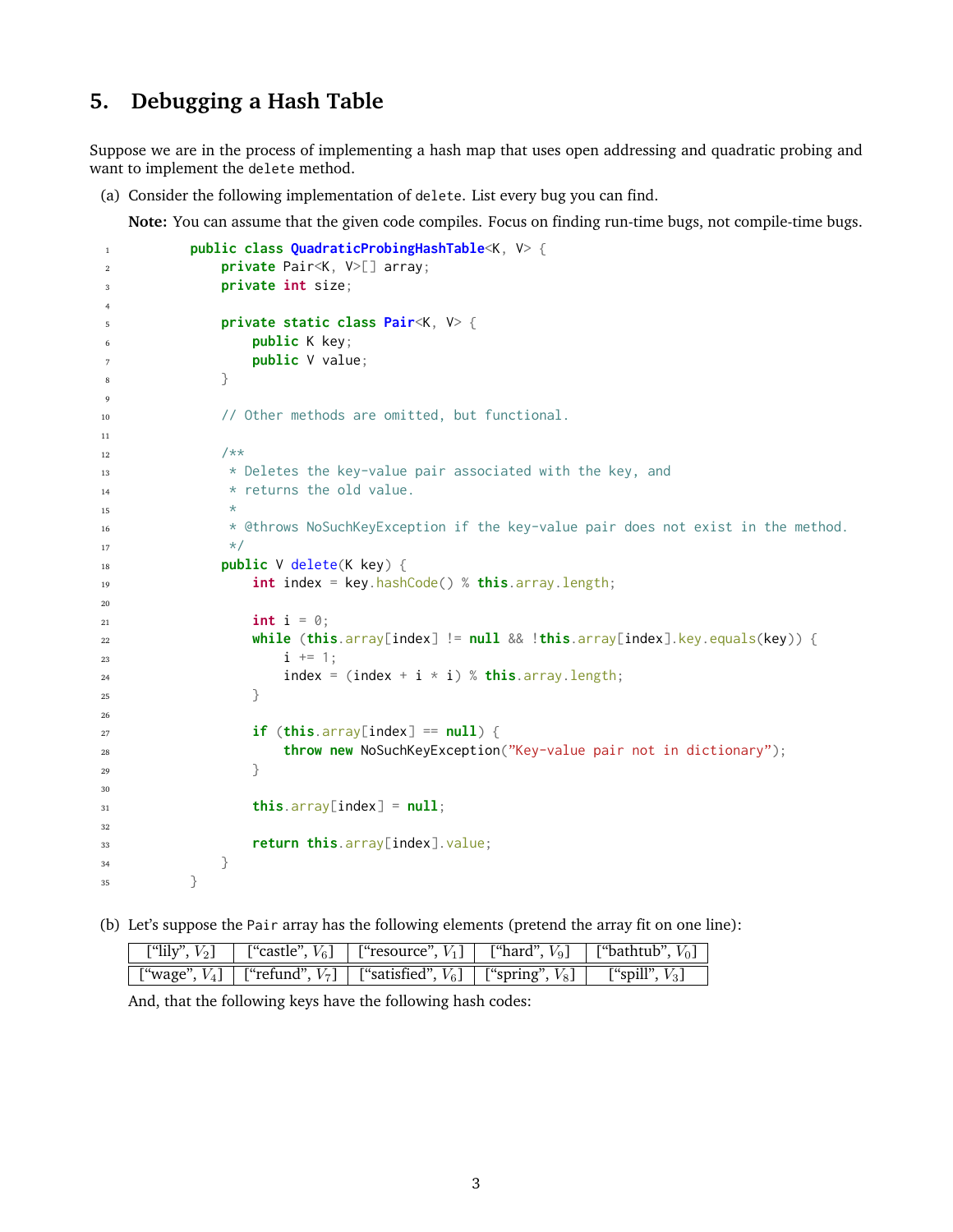| Key               | Hash Code |  |
|-------------------|-----------|--|
| "bathtub"         | 9744      |  |
| "resource"        | 4452      |  |
| " $\text{lily}$ " | 7410      |  |
| "spill"           | 2269      |  |
| "wage"            | 8714      |  |
| "castle"          | 2900      |  |
| "satisfied"       | 9251      |  |
| "refund"          | 8105      |  |
| "spring"          | 6494      |  |
| "hard"            | 9821      |  |

What happens when we call delete with the following inputs? Be sure write out the resultant array, and to do these method calls *in order*. (**Note**: If a call results in an infinite loop or an error, explain what happened, but don't change the array contents for the next question.)

- (i) delete("lily")
- (ii) delete("spring")
- (iii) delete("castle")
- (iv) delete("bananas")
- (v) delete(null)
- (c) List four different test cases you would write to test this method. For each test case, be sure to either describe or draw out what the table's internal fields look like, as well as the expected outcome (assuming the delete method was implemented correctly). **Hint**: You may use the inputs previously given to help you identify tests, but it's up to you to describe what kind of input they are testing generally.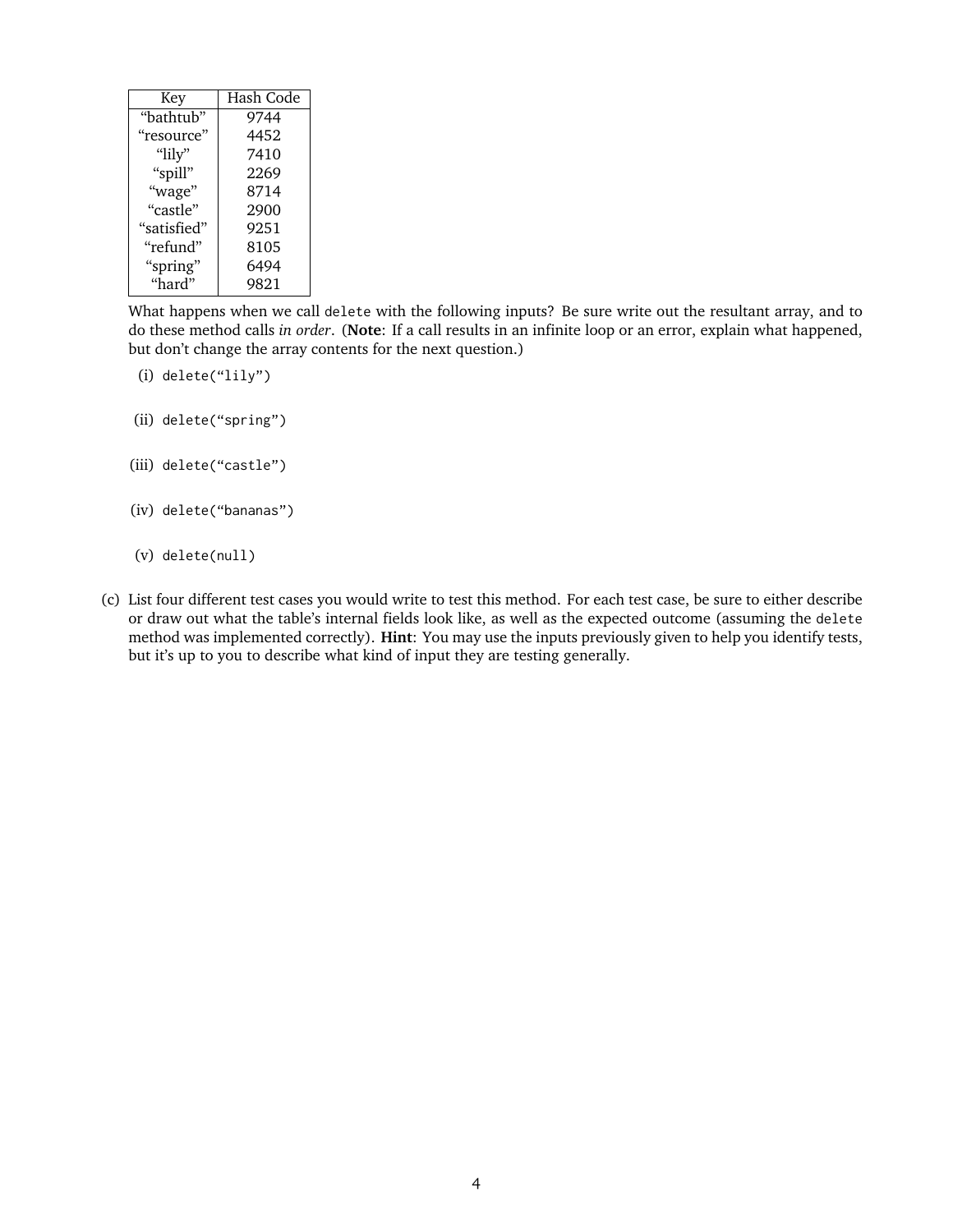#### **Math Review**

#### **6. Tree Method**

Find a summation for the total work of the following expressions using the Tree Method.

**Hint:** Just as a reminder, here are the steps you should go through for **any** Tree Method Problem:

i. Draw the recurrence tree.

ii. What is the size of the **input** to each node at level i? As in class, we call the root level  $i = 0$ . This means that at  $i = 0$ , your expression for the input should equal n.

iii. What is the amount of **work** done by each node at the i-th *recursive* level?

iv. What is the total number of nodes at level i? As in class, we call the root level  $i = 0$ . This means that at  $i = 0$ , your expression for the total number of nodes should equal 1.

v. What is the total work done across the i-th *recursive* level?

vi. What value of  $i$  does the last level of the tree occur at?

vii. What is the total work done across the base case level of the tree (i.e. the last level)?

viii. Combine your answers from previous parts to get an expression for the total work.

(a) 
$$
T(n) = \begin{cases} 2T(n/3) + 5n & \text{if } n > 1 \\ 9 & \text{otherwise} \end{cases}
$$

$$
\text{(b)}\ \ T(n) = \begin{cases} T(n-1) + n^2 & \text{if } n > 19\\ 57 & \text{otherwise} \end{cases}
$$

(c) 
$$
T(n) = \begin{cases} T(n/2) + n^2 & \text{if } n \ge 4\\ 5 & \text{otherwise} \end{cases}
$$

#### **7. Best case and worst case runtimes**

For the following code snippet give the big-Θ bound on the worst case runtime as well the big-Θ bound on the best case runtime, in terms of n the size of the input array.

```
1 void print(int[] input) {
\frac{1}{2} int i = 0;
_3 while (i < input.length - 1) {
4 if (input[i] > input[i + 1]) {
\mathbf{f} for (int \mathbf{j} = \emptyset; \mathbf{j} < \mathbf{i} nput. length; \mathbf{j}^{++}) {
6 System.out.println("uh I don't think this is sorted plz help");
7 }
8 } else {
9 System.out.println("input[i] <= input[i + 1] is true");
10 }
i^{++};
12 }
13 \quad \frac{1}{2}
```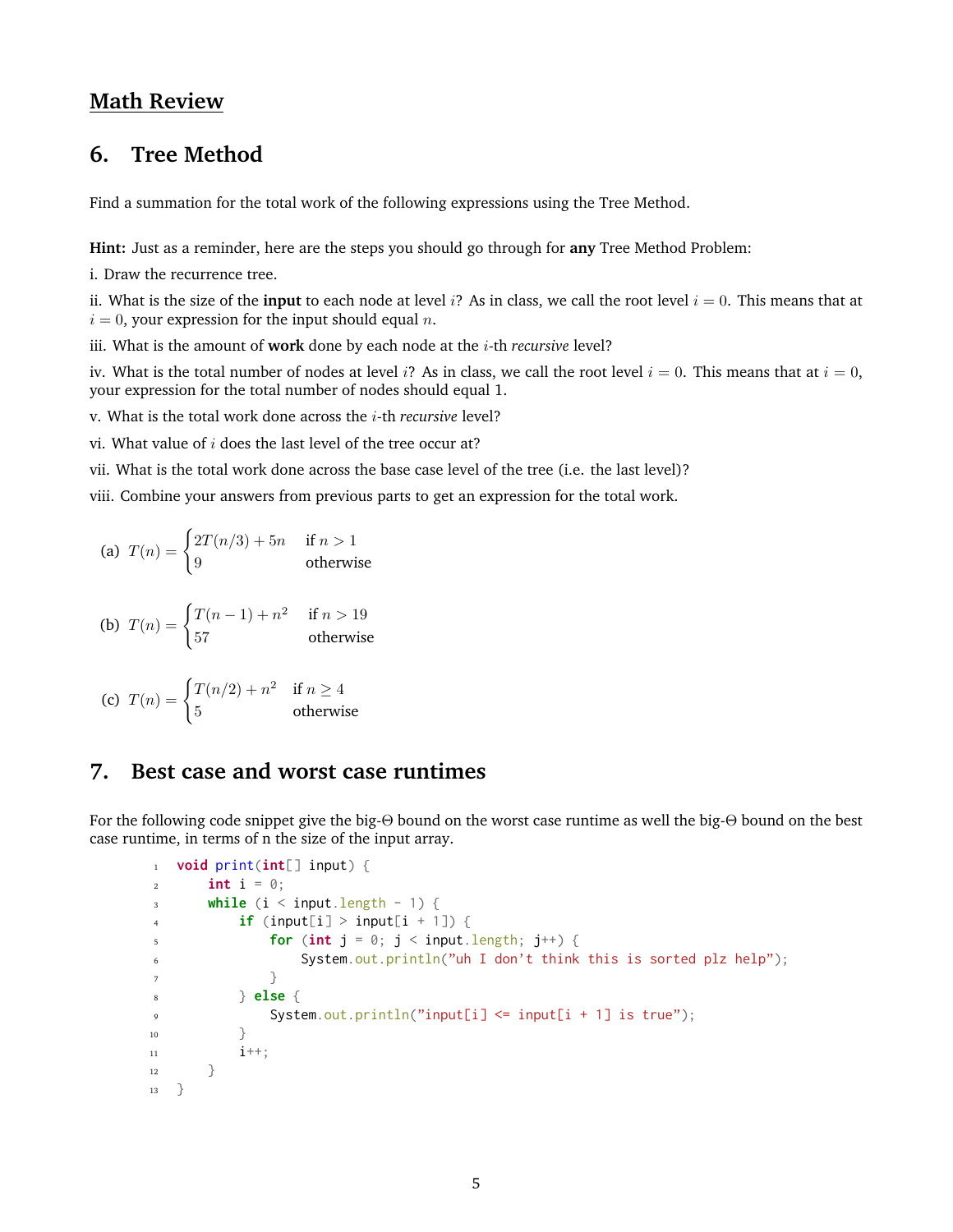## **8. Big-O, Big-Omega True/False Statements**

For each of the statements determine if the statement is true or false. You do not need to justify your answer.

(a)  $n^3 + 30n^2 + 300n$  is  $\mathcal{O}(n^3)$ 

(b)  $nlog(n)$  is  $\mathcal{O}(log(n))$ 

```
(c) n^3 - 3n + 3n^2 is \mathcal{O}(n^2)
```
- (d) 1 is  $\Omega(n)$
- (e)  $.5n^3$  is  $\Omega(n^3)$

# **9. Eyeballing Big-**Θ **bounds**

For each of the following code blocks, what is the worst-case runtime? Give a big-Θ bound. You do not need to justify your answer.

```
(a) void f1(int n) {
          int i = 1;int j;
          while(i < n * n * n * n) {
               j = n;while (j > 1) {
                   j -= 1;
               }
               i += n;
          }
      }
(b) int f2(int n) {
          for (int i = 0; i < n; i++) {
               for (int j = 0; j < n; j^{++}) {
                   System.out.println("j = " + j);}
               for (int k = 0; k < i; k^{++}) {
                   System.out.println("k = " + k);
                   for (int m = 0; m < 100000; m++) {
                       System.out.println(m = " + m);
                   }
              }
          }
      }
```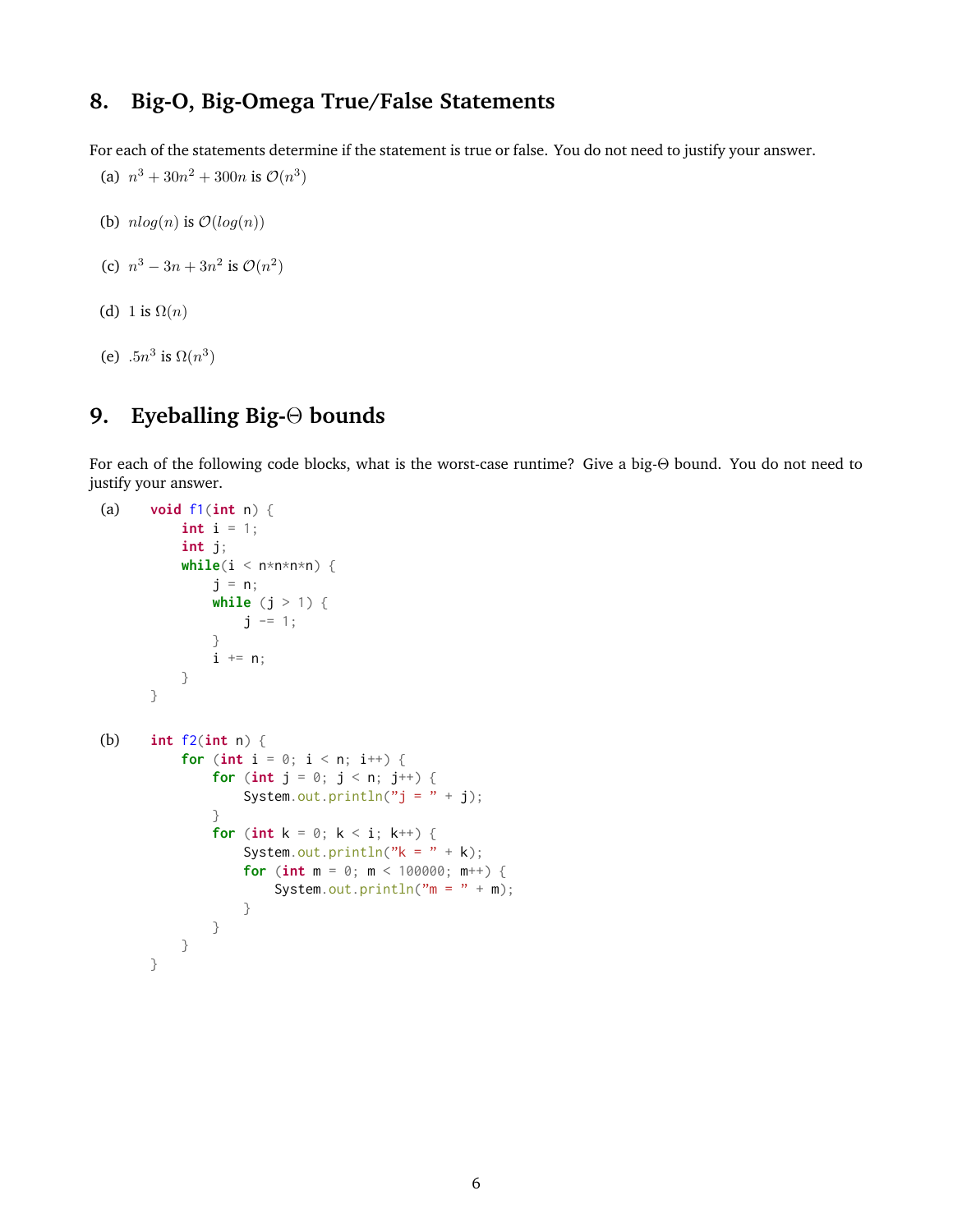```
(c) int f3(n) {
           count = 0;
           if (n < 1000) {
               for (int i = 0; i < n; i++) {
                   for (int j = 0; j < n; j^{++}) {
                       for (int k = 0; k < i; k++) {
                           count++;
                       }
                   }
               }
           } else {
              for (int i = 0; i < n; i^{++}) {
                   count++;
               }
           }
           return count;
      }
(d) void f4(int n) {
           // NOTE: This is your data structure from the first project.
           LinkedDeque<Integer> deque = new LinkedDeque<>();
           for (int i = 0; i < n; i^{++}) {
               if (deque.size() > 20) {
                   deque.removeFirst();
               }
               deque.addLast(i);
           }
           for (int i = 0; i < deque.size(); i^{++}) {
               System.out.println(deque.get(i));
           }
      }
```